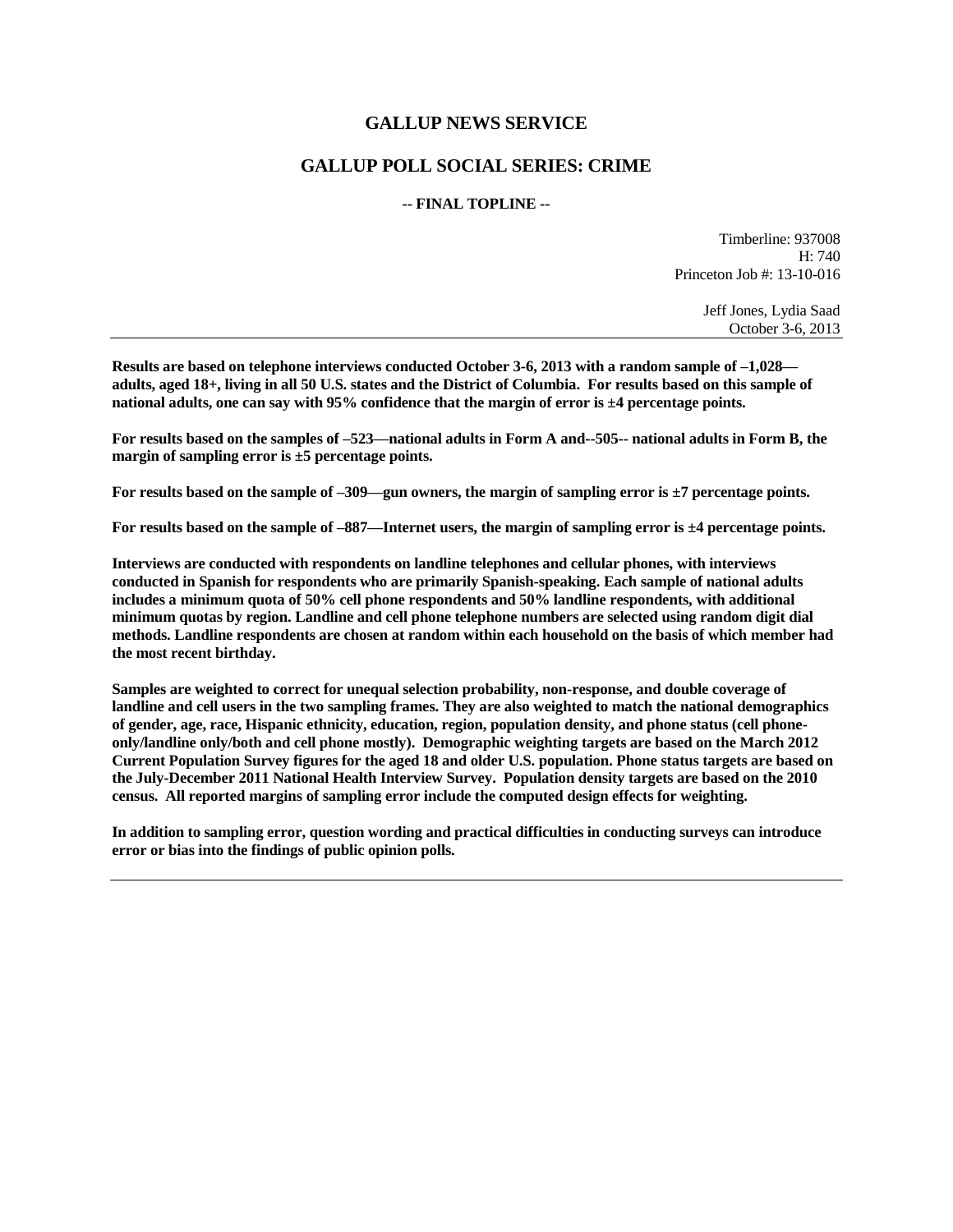32. Do you, personally, use the Internet at your home, place of work, or school? That could be through a computer, smartphone, tablet or other device.

|                                                          | <u>Yes</u>     | $\overline{\text{No}}$ | No opinion             |
|----------------------------------------------------------|----------------|------------------------|------------------------|
| 2013 Oct 3-6                                             | 87             | 12                     |                        |
| 2005 Feb 25-27 ^<br>2002 May 28-29 ^<br>2002 Mar 22-24 ^ | 76<br>68<br>69 | 24<br>32<br>31         | --<br>$\ast$<br>$\ast$ |

^ WORDING: Do you, personally, use the Internet at your home, place of work, or school?

33. *(Asked of Internet users)* How concerned are you personally about the privacy of personal information you give out on the Internet, as well as privacy regarding what you do on the Internet -- very concerned, somewhat concerned, not too concerned, or not at all concerned?

### **BASED ON -- 887 -- INTERNET USERS**

|                | Verv<br>concerned | Somewhat<br>concerned | Not too<br>concerned | Not at all<br>concerned | No.<br>opinion |
|----------------|-------------------|-----------------------|----------------------|-------------------------|----------------|
| 2013 Oct 3-6   | 48                | 35                    |                      |                         |                |
| 2000 Sep 11-13 | 53                | 29                    | 14                   | 4                       | $*$            |

34. How concerned are you personally about each of the following? How about…[ROTATED]? Are you very concerned, somewhat concerned, not too concerned, or not at all concerned?

### **BASED ON -- 887 -- INTERNET USERS**

**A. Large online databases which publish telephone directories, property tax information, legal information and other publicly available records which allow database subscribers to investigate the lives of ordinary Americans**

|                | Very<br>concerned | Somewhat<br>concerned | Not too<br>concerned | Not at all<br>concerned | No.<br>opinion |
|----------------|-------------------|-----------------------|----------------------|-------------------------|----------------|
| 2013 Oct 3-6   | 53                |                       | 14                   |                         | $\ast$         |
| 2000 Sep 11-13 | 60                | 22                    | 12                   | <sub>6</sub>            | $\ast$         |

### **B. Corporate websites gathering marketing information about consumers by tracking their online Internet habits**

|                | Very<br>concerned | Somewhat<br>concerned | Not too<br>concerned | Not at all<br>concerned | No.<br>opinion |
|----------------|-------------------|-----------------------|----------------------|-------------------------|----------------|
| 2013 Oct 3-6   | 40                | 34                    | 19                   |                         | $\ast$         |
| 2000 Sep 11-13 | 43                | 32                    | 16                   |                         | $- -$          |

#### **Q.34 (INTERNET PRIVACY CONCERNS) CONTINUED**